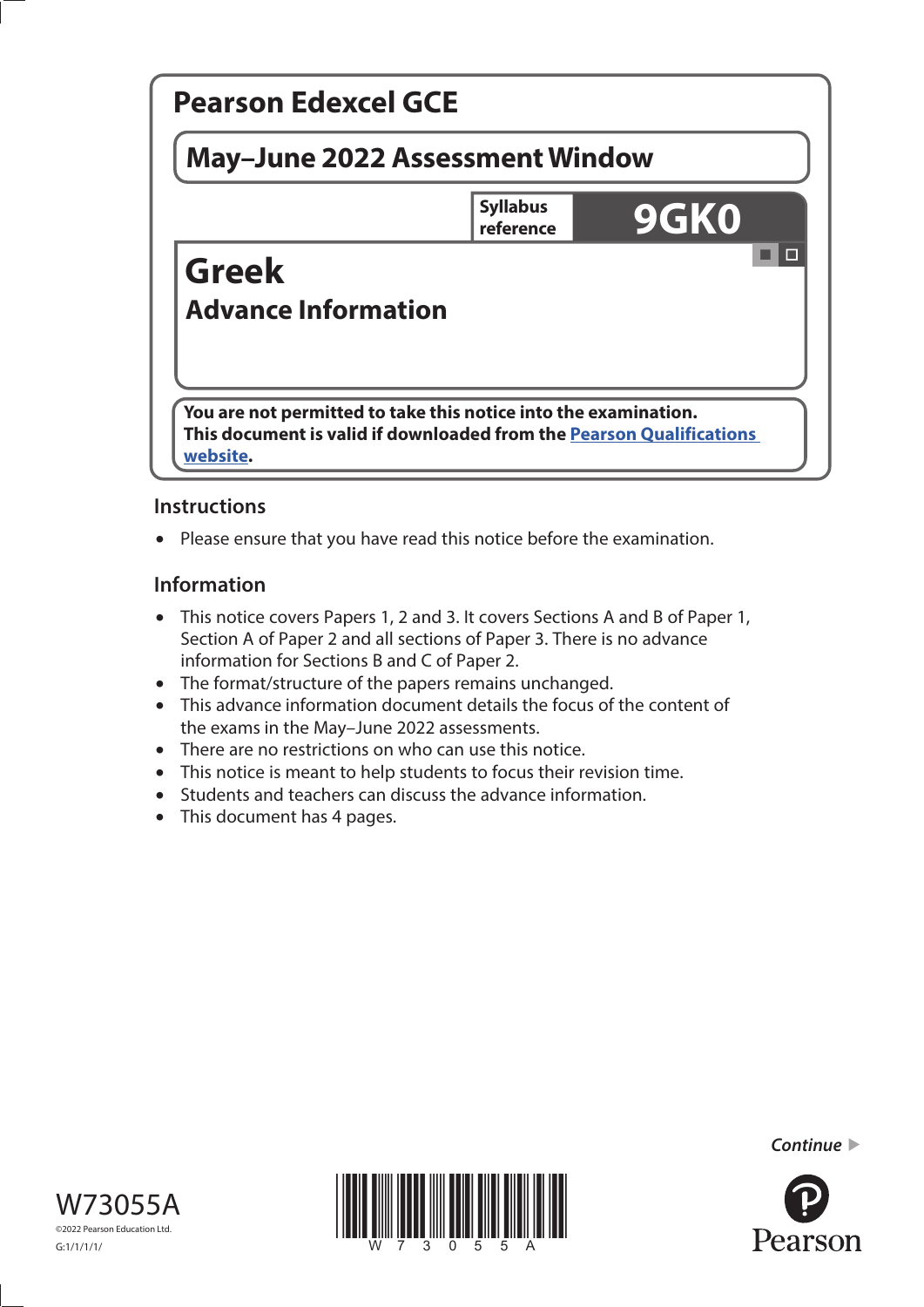### **General advice**

- In addition to covering the content outline in the advance information, students and teachers should consider how to manage their revision of other parts of the specification which may provide knowledge which helps with understanding the areas being tested in 2022.
- For specifications with synoptic assessments, topics not explicitly given in the advance information may appear, e.g. where students are asked to bring together knowledge, skills and understanding from across the specification.
- For specifications with optional papers, students should only refer to the advance information for components for which they intend to sit examinations.

A link to the Joint Council for Qualifications guidance document on advance information can be found on the Joint Council for Qualifications website or [here](https://www.jcq.org.uk/wp-content/uploads/2021/10/Advance-Information-for-General-Qualifications-2021-22.pdf).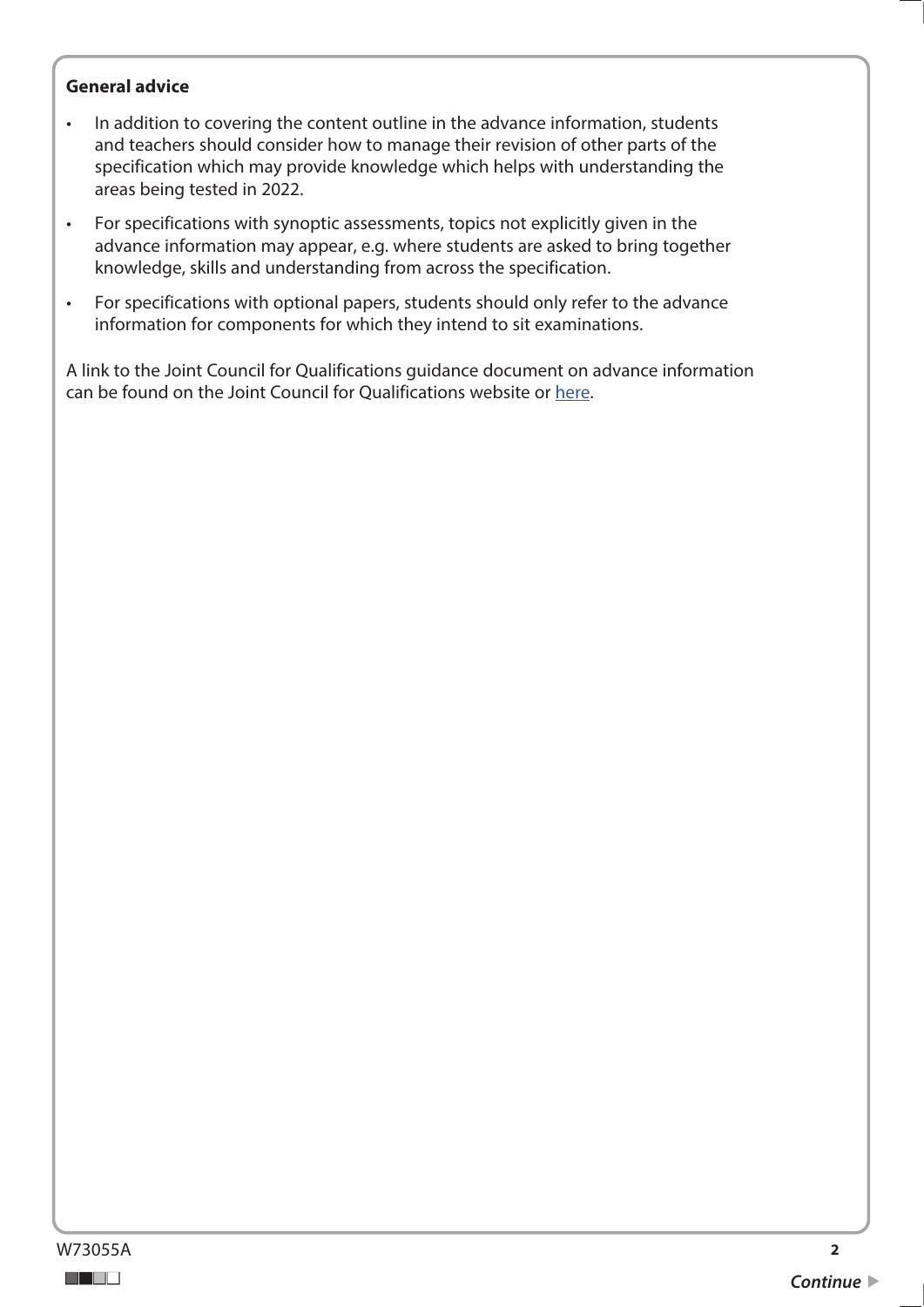# **Advance Information**

## **Subject specific section**

- This advance information details the major focus of the content of the 2022 assessment in A level Greek.
- Students may focus their revision on these specific aspects, but it is still important to understand these in the context of the whole sub-theme to be able to both answer questions in the assessment and support their progression.